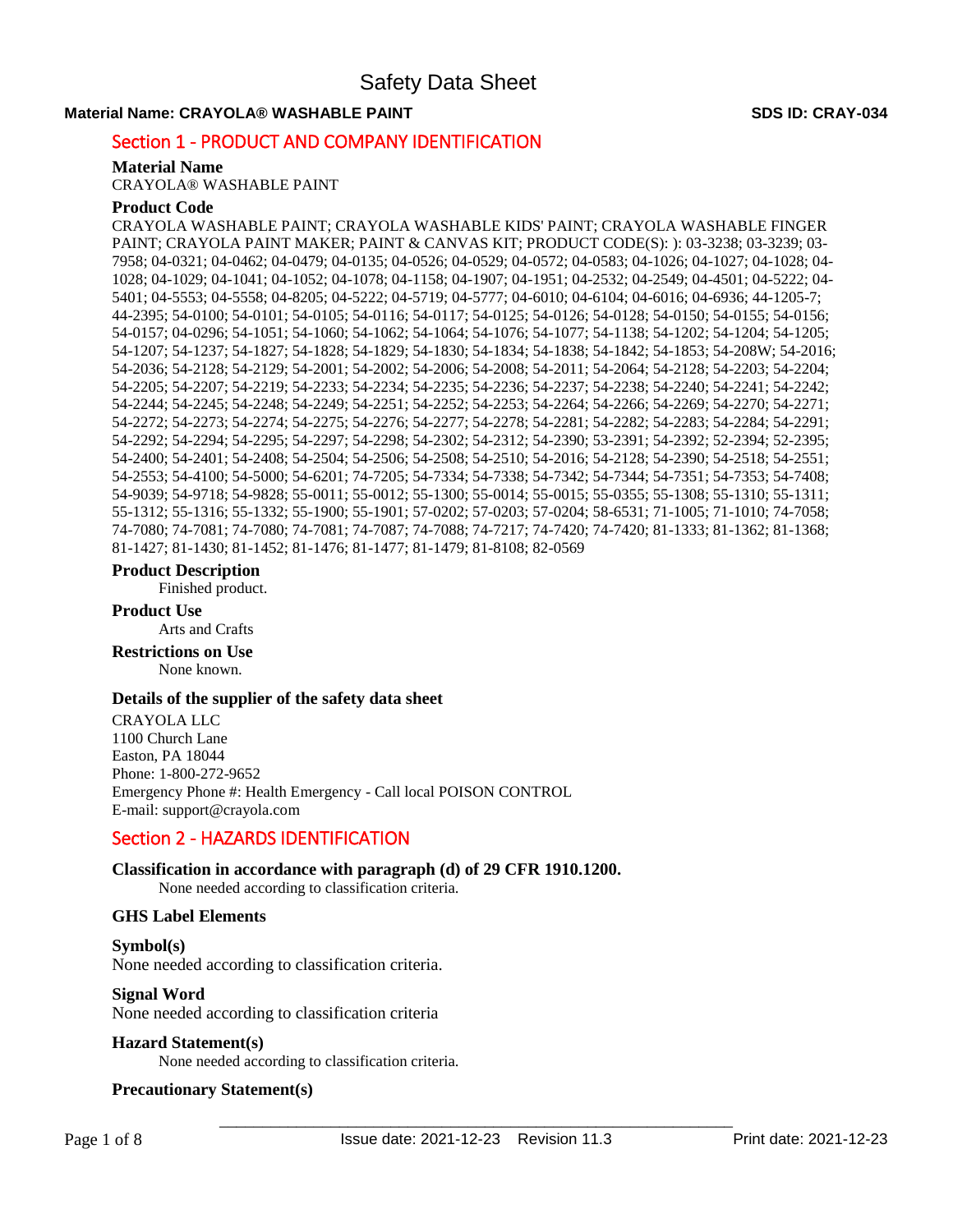### **Material Name: CRAYOLA® WASHABLE PAINT SDS ID: CRAY-034**

### **Prevention**

None needed according to classification criteria.

### **Response**

None needed according to classification criteria.

### **Storage**

None needed according to classification criteria.

### **Disposal**

Dispose in accordance with all applicable federal, state/regional and local laws and regulations.

### **Other Hazards**

None known.

### Section 3 - COMPOSITION / INFORMATION ON INGREDIENTS

| CAS.          | <b>Component Name</b>                                                                                                                                                                                                    | <b>Percent</b> |
|---------------|--------------------------------------------------------------------------------------------------------------------------------------------------------------------------------------------------------------------------|----------------|
| Not available | Product has been certified as nontoxic by the Art $\&$<br>Creative Materials Institute, Inc. and conforms to ASM<br>D 4236 standard practice for labeling art materials for<br>acute and chronic adverse health hazards. | 100            |

### **Component Related Regulatory Information**

The chemical identity and/or percentage of composition is being withheld as a trade secret.

### Section 4 - FIRST AID MEASURES

#### **Inhalation**

It is unlikely that emergency treatment will be required. Remove from exposure. Get medical attention, if needed.

#### **Skin**

It is unlikely that emergency treatment will be required. If adverse effects occur, wash with soap or mild detergent and large amounts of water. Get medical attention, if needed.

### **Eyes**

It is unlikely that emergency treatment will be required. Flush eyes with plenty of water for at least 15 minutes. If eye irritation persists, get medical advice/attention.

### **Ingestion**

Call a poison control center or doctor immediately for treatment advice.

### **Most Important Symptoms/Effects**

#### **Acute**

No information on significant adverse effects.

### **Delayed**

Page 2 of 8

No information on significant adverse effects.

Treat symptomatically and supportively.

### **Indication of any immediate medical attention and special treatment needed**

## Section 5 - FIRE FIGHTING MEASURES

### **Extinguishing Media**

### **Suitable Extinguishing Media**

carbon dioxide, regular dry chemical, regular foam, Water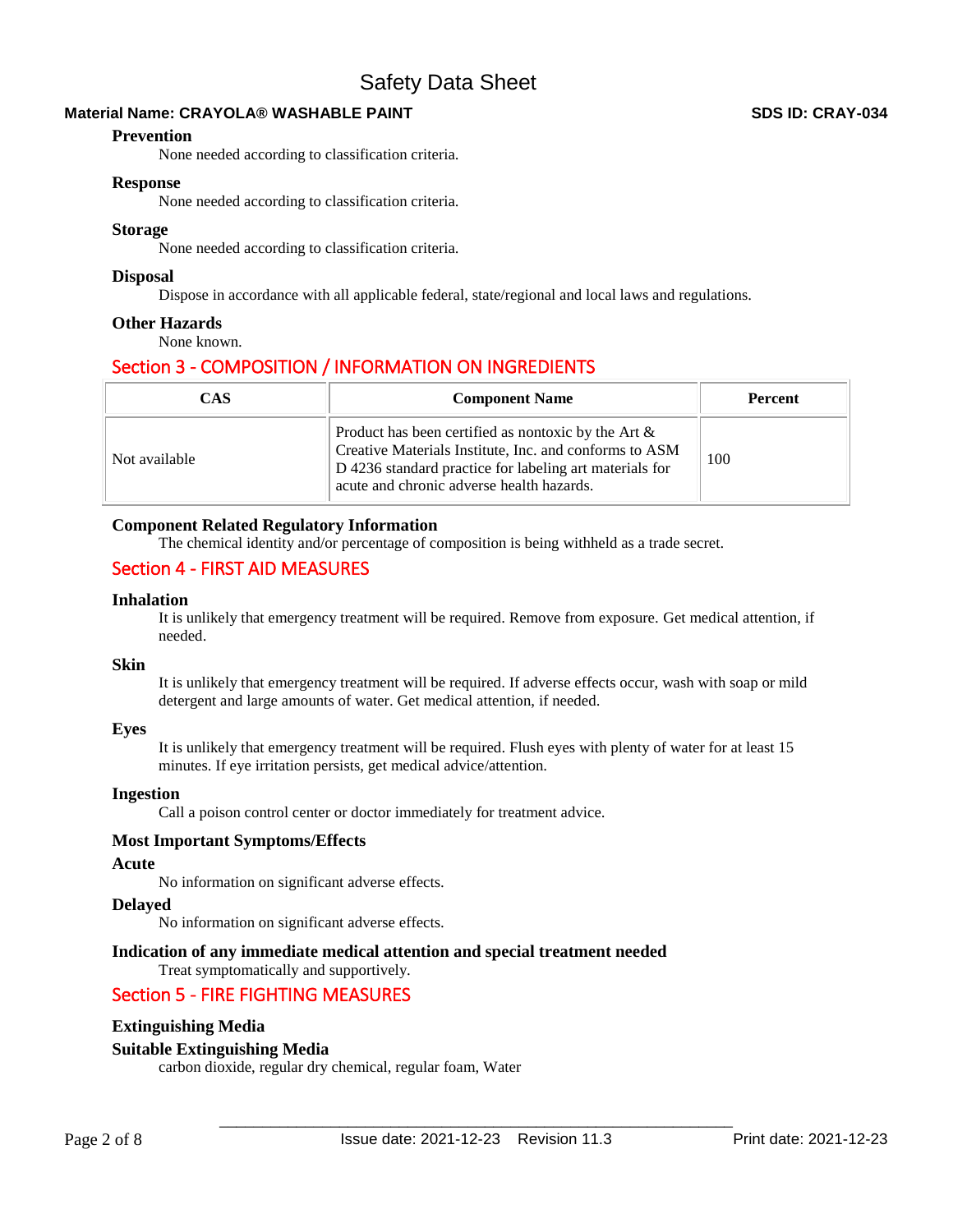### **Material Name: CRAYOLA® WASHABLE PAINT SDS ID: CRAY-034**

### **Unsuitable Extinguishing Media**

None known.

### **Hazardous Combustion Products**

Oxides of carbon

### **Advice for firefighters**

Slight fire hazard.

### **Fire Fighting Measures**

Move container from fire area if it can be done without risk. Avoid inhalation of material or combustion byproducts. Stay upwind and keep out of low areas.

### **Special Protective Equipment and Precautions for Firefighters**

Wear protective clothing and equipment suitable for the surrounding fire.

### Section 6 - ACCIDENTAL RELEASE MEASURES

### **Personal Precautions, Protective Equipment and Emergency Procedures**

Wear personal protective clothing and equipment, see Section 8.

### **Methods and Materials for Containment and Cleaning Up**

Collect spilled material in appropriate container for disposal.

### Section 7 - HANDLING AND STORAGE

### **Precautions for Safe Handling**

Wash thoroughly after handling.

### **Conditions for Safe Storage, Including any Incompatibilities**

None needed according to classification criteria. Store and handle in accordance with all current regulations and standards. See original container for storage recommendations. Keep separated from incompatible substances.

### **Incompatible Materials**

oxidizing materials

### Section 8 - EXPOSURE CONTROLS / PERSONAL PROTECTION

### **Component Exposure Limits**

The following constituents are the only constituents of the product which have a PEL, TLV or other recommended exposure limit. At this time, the other constituents have no known exposure limits.

### **ACGIH - Threshold Limit Values - Biological Exposure Indices (BEI)**

There are no biological limit values for any of this product's components.

### **Engineering Controls**

Based on available information, additional ventilation is not required.

### **Individual Protection Measures, such as Personal Protective Equipment**

### **Eye/face protection**

Eye protection not required under normal conditions.

### **Skin Protection**

Protective clothing is not required under normal conditions.

### **Respiratory Protection**

No respirator is required under normal conditions of use. Under conditions of frequent use or heavy exposure, respiratory protection may be needed.

#### **Glove Recommendations**

Protective gloves are not required under normal conditions.

Page 3 of 8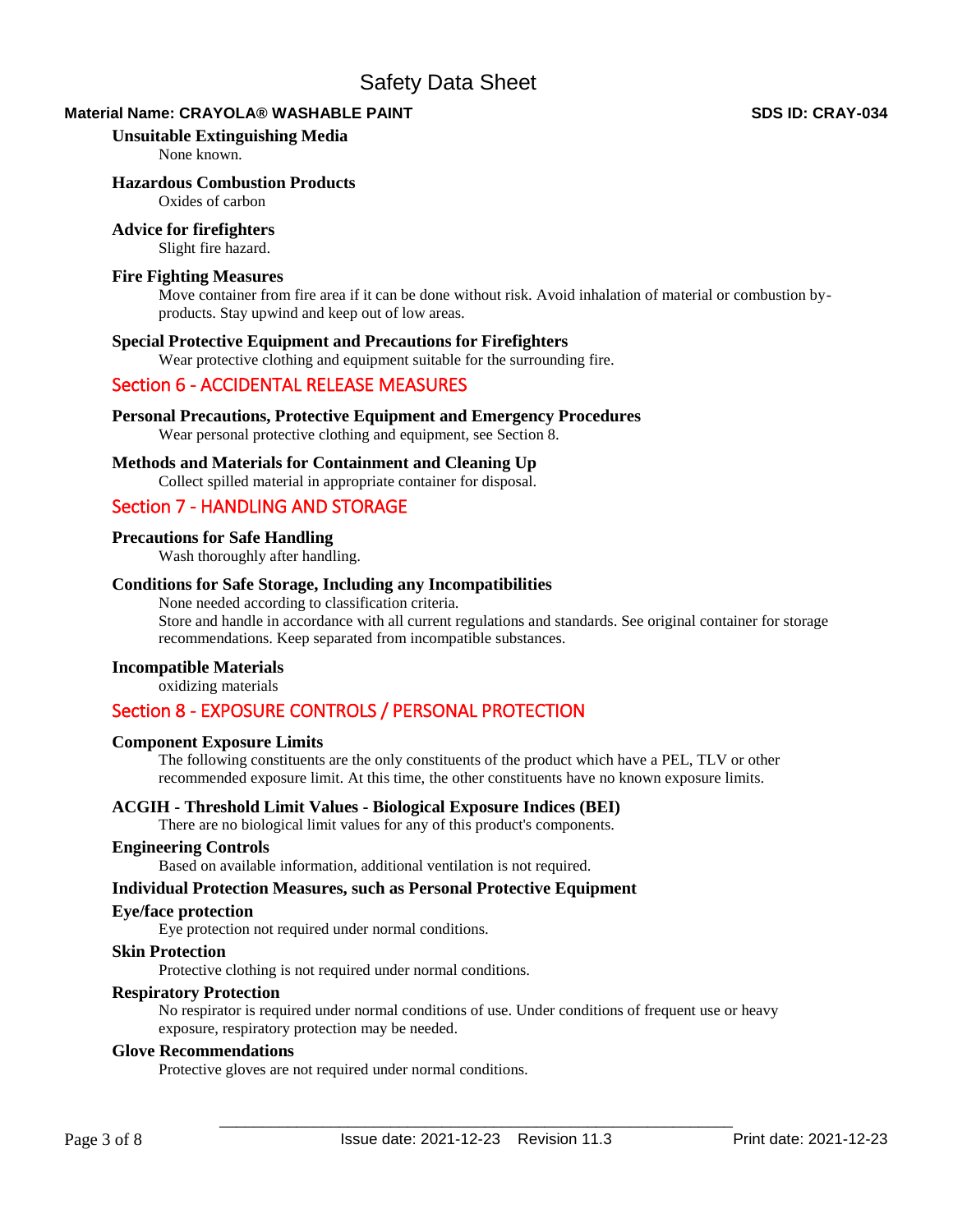### **Material Name: CRAYOLA® WASHABLE PAINT SDS ID: CRAY-034**

### Section 9 - PHYSICAL AND CHEMICAL PROPERTIES

| <b>Appearance</b>                  | multiple colored<br>liquid | <b>Physical State</b>                             | liquid                  |
|------------------------------------|----------------------------|---------------------------------------------------|-------------------------|
| Odor                               | faint odor ,floral<br>odor | Color                                             | multiple                |
| <b>Odor Threshold</b>              | Not available              | pН                                                | $7.1 - 9.4$             |
| <b>Melting Point</b>               | Not available              | <b>Boiling Point</b>                              | <b>Not</b><br>available |
| <b>Boiling Point Range</b>         | Not available              | <b>Freezing point</b>                             | <b>Not</b><br>available |
| <b>Evaporation Rate</b>            | Not available              | Flammability (solid, gas)                         | <b>Not</b><br>available |
| <b>Autoignition</b><br>Temperature | Not available              | <b>Flash Point</b>                                | <b>Not</b><br>available |
| <b>Lower Explosive</b><br>Limit    | Not available              | <b>Decomposition temperature</b>                  | <b>Not</b><br>available |
| <b>Upper Explosive</b><br>Limit    | Not available              | <b>Vapor Pressure</b>                             | Not<br>available        |
| Vapor Density (air=1)              | Not available              | Specific Gravity (water=1)                        | <b>Not</b><br>available |
| <b>Water Solubility</b>            | (Soluble)                  | <b>Partition coefficient: n-</b><br>octanol/water | <b>Not</b><br>available |
| <b>Viscosity</b>                   | $40 - 80$                  | <b>Kinematic viscosity</b>                        | Not<br>available        |
| <b>Solubility (Other)</b>          | Not available              | <b>Density</b>                                    | $8.3 - 10.2$            |
| <b>Physical Form</b>               | Liquid                     | <b>Molecular Weight</b>                           | <b>Not</b><br>available |

### Section 10 - STABILITY AND REACTIVITY

### **Reactivity**

No hazard expected.

### **Chemical Stability**

Stable at normal temperatures and pressure.

### **Possibility of Hazardous Reactions**

Will not polymerize.

#### **Conditions to Avoid** None reported.

**Incompatible Materials** oxidizing materials

#### **Hazardous decomposition products**  Oxides of carbon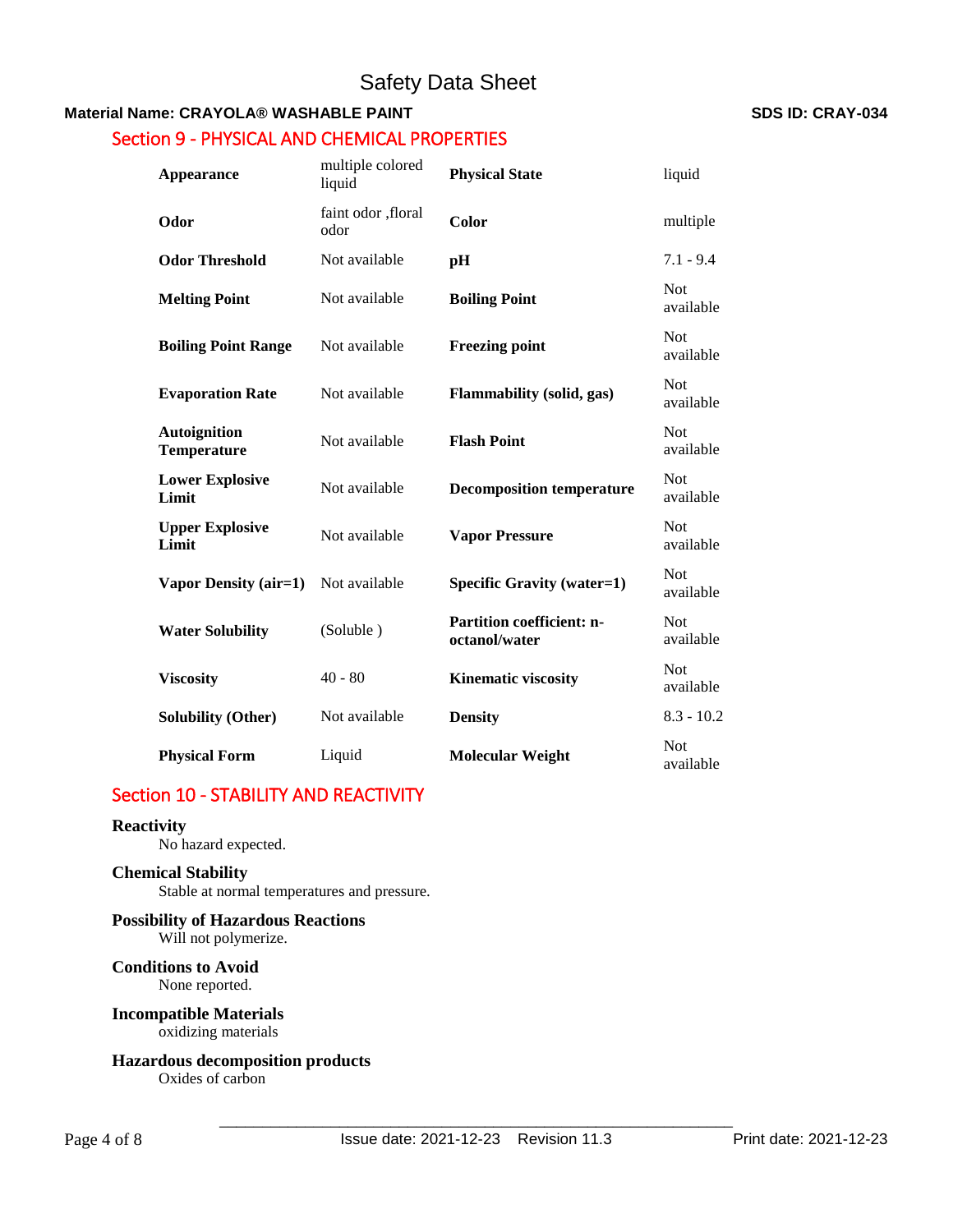### **Material Name: CRAYOLA® WASHABLE PAINT SDS ID: CRAY-034 SDS ID: CRAY-034**

### **Thermal decomposition products**

Oxides of carbon

### Section 11 - TOXICOLOGICAL INFORMATION

### **Information on Likely Routes of Exposure**

### **Inhalation**

No information on significant adverse effects.

### **Skin Contact**

No information on significant adverse effects.

### **Eye Contact**

No information on significant adverse effects.

### **Ingestion**

No information on significant adverse effects.

### **Acute and Chronic Toxicity**

### **Component Analysis - LD50/LC50**

The components of this material have been reviewed in various sources and no selected endpoints have been identified.

#### **Product Toxicity Data**

**Acute Toxicity Estimate**  No data available.

### **Immediate Effects**

None

### **Delayed Effects**

None

# **Irritation/Corrosivity Data**

None

### **Respiratory Sensitization**

No information available for the product.

### **Dermal Sensitization**

No information available for the product.

### **Component Carcinogenicity**

None of this product's components are listed by ACGIH, IARC, NTP, DFG or OSHA.

## **Germ Cell Mutagenicity**

No information available for the product.

### **Tumorigenic Data**

No data available

## **Reproductive Toxicity**

No information available for the product.

## **Specific Target Organ Toxicity - Single Exposure**

No target organs identified.

# **Specific Target Organ Toxicity - Repeated Exposure**

No target organs identified.

# **Aspiration hazard**

\_\_\_\_\_\_\_\_\_\_\_\_\_\_\_\_\_\_\_\_\_\_\_\_\_\_\_\_\_\_\_\_\_\_\_\_\_\_\_\_\_\_\_\_\_\_\_\_\_\_\_\_\_\_\_\_\_\_\_\_ no data available.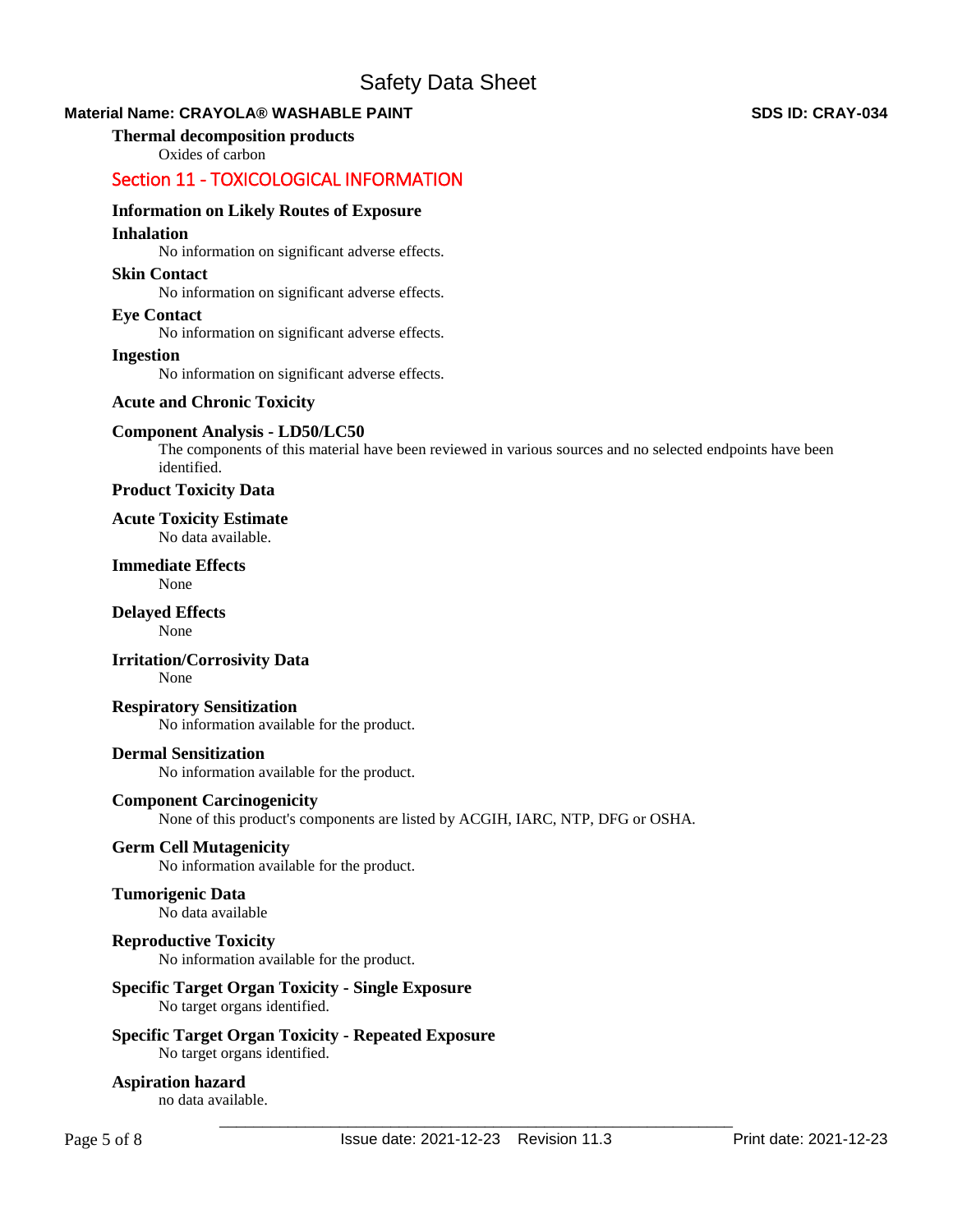### **Material Name: CRAYOLA® WASHABLE PAINT SDS ID: CRAY-034**

### **Medical Conditions Aggravated by Exposure**

No data available.

### Section 12 - ECOLOGICAL INFORMATION

### **Ecotoxicity**

No information available for the product.

### **Component Analysis - Aquatic Toxicity**

No LOLI ecotoxicity data are available for this product's components.

#### **Persistence and Degradability**

No information available for the product.

#### **Bioaccumulative Potential**

No information available for the product.

#### **Mobility**

No information available for the product.

### Section 13 - DISPOSAL CONSIDERATIONS

#### **Disposal Methods**

Dispose in accordance with all applicable federal, state/regional and local laws and regulations. Recycle if possible.

#### **Component Waste Numbers**

The U.S. EPA has not published waste numbers for this product's components.

### Section 14 - TRANSPORT INFORMATION

**US DOT Information: UN/NA #:** Not regulated

#### **IATA Information:**

**UN#:** Not regulated

### **ICAO Information:**

**UN#:** Not regulated

#### **IMDG Information:**

**UN#:** Not regulated

#### **International Bulk Chemical Code**

This material does not contain any chemicals required by the IBC Code to be identified as dangerous chemicals in bulk.

### Section 15 - REGULATORY INFORMATION

#### **U.S. Federal Regulations**

None of this product's components are listed under SARA Sections 302/304 (40 CFR 355 Appendix A), SARA Section 313 (40 CFR 372.65), CERCLA (40 CFR 302.4), TSCA 12(b), or require an OSHA process safety plan.

### **SARA Section 311/312 (40 CFR 370 Subparts B and C) reporting categories**

No hazard categories applicable.

### **U.S. State Regulations**

None of this product's components are listed on the state lists from CA, MA, MN, NJ or PA.

### **California Safe Drinking Water and Toxic Enforcement Act (Proposition 65)**

Not listed under California Proposition 65.